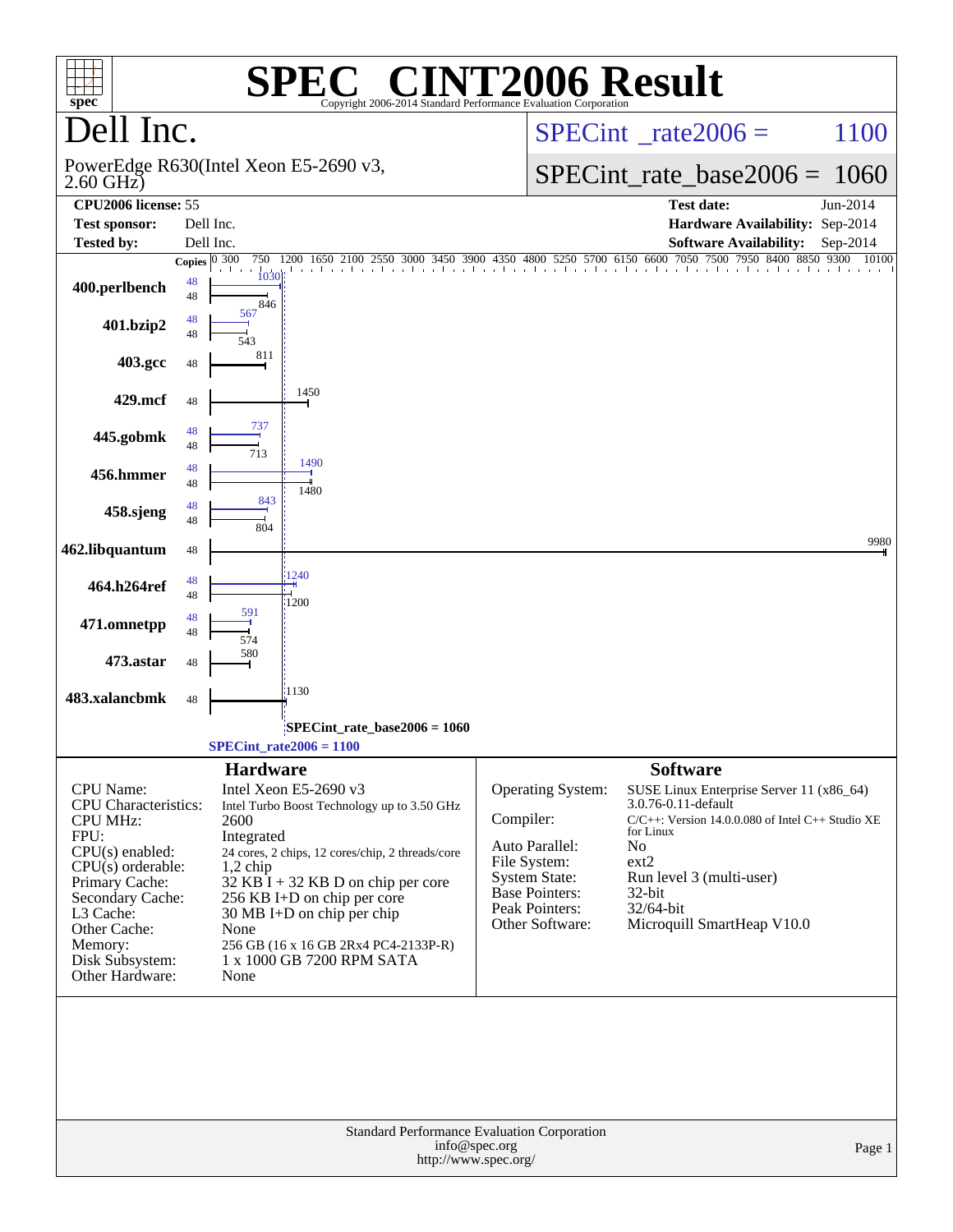

# Dell Inc.

2.60 GHz) PowerEdge R630(Intel Xeon E5-2690 v3, SPECint rate  $2006 = 1100$ 

#### [SPECint\\_rate\\_base2006 =](http://www.spec.org/auto/cpu2006/Docs/result-fields.html#SPECintratebase2006) 1060

**[CPU2006 license:](http://www.spec.org/auto/cpu2006/Docs/result-fields.html#CPU2006license)** 55 **[Test date:](http://www.spec.org/auto/cpu2006/Docs/result-fields.html#Testdate)** Jun-2014 **[Test sponsor:](http://www.spec.org/auto/cpu2006/Docs/result-fields.html#Testsponsor)** Dell Inc. **[Hardware Availability:](http://www.spec.org/auto/cpu2006/Docs/result-fields.html#HardwareAvailability)** Sep-2014 **[Tested by:](http://www.spec.org/auto/cpu2006/Docs/result-fields.html#Testedby)** Dell Inc. **[Software Availability:](http://www.spec.org/auto/cpu2006/Docs/result-fields.html#SoftwareAvailability)** Sep-2014

#### **[Results Table](http://www.spec.org/auto/cpu2006/Docs/result-fields.html#ResultsTable)**

|                                                                                                          | <b>Base</b>   |                |       |                |             |                |        | <b>Peak</b>   |                |              |                |              |                |              |
|----------------------------------------------------------------------------------------------------------|---------------|----------------|-------|----------------|-------------|----------------|--------|---------------|----------------|--------------|----------------|--------------|----------------|--------------|
| <b>Benchmark</b>                                                                                         | <b>Copies</b> | <b>Seconds</b> | Ratio | <b>Seconds</b> | Ratio       | <b>Seconds</b> | Ratio  | <b>Copies</b> | <b>Seconds</b> | <b>Ratio</b> | <b>Seconds</b> | <b>Ratio</b> | <b>Seconds</b> | <b>Ratio</b> |
| 400.perlbench                                                                                            | 48            | 556            | 843   | 554            | 846         | 554            | 846I   | 48            | 455            | 1030         | 456            | <b>1030</b>  | 456            | 1030         |
| 401.bzip2                                                                                                | 48            | 855            | 542   | 853            | 543         | 851            | 544    | 48            | 817            | 567          | 818            | 566          | 816            | 568          |
| $403.\text{gcc}$                                                                                         | 48            | 478            | 808   | 477            | 811         | 474            | 814    | 48            | 478            | 808          | 477            | 811          | 474            | 814          |
| $429$ .mcf                                                                                               | 48            | 302            | 1450  | 302            | 1450        | 304            | 1440   | 48            | 302            | 1450         | 302            | 1450         | 304            | 1440         |
| $445$ .gobmk                                                                                             | 48            | 706            | 713   | 706            | 713         | 705            | 714    | 48            | 682            | 738          | 684            | 737          | 683            | <u>737</u>   |
| 456.hmmer                                                                                                | 48            | 303            | 1480  | 300            | 1490        | 303            | 1480   | 48            | 300            | 1490         | 301            | 1490         | 299            | 1500         |
| $458$ .sjeng                                                                                             | 48            | 724            | 802   | 719            | 807         | 722            | 804    | 48            | 690            | 842          | 689            | 843          | 689            | 843          |
| 462.libquantum                                                                                           | 48            | 99.9           | 9960  | 99.6           | 9980        | 99.5           | 10000l | 48            | 99.9           | 9960         | 99.6           | 9980         | 99.5           | 10000        |
| 464.h264ref                                                                                              | 48            | 893            | 1190  | 887            | 1200        | 885            | 1200   | 48            | 839            | 1270         | 860            | 1240         | 861            | 1230         |
| 471.omnetpp                                                                                              | 48            | 520            | 577   | 523            | 574         | 529            | 567    | 48            | 508            | 591          | 509            | 590          | 505            | 594          |
| 473.astar                                                                                                | 48            | 576            | 584   | 581            | <b>580</b>  | 581            | 580    | 48            | 576            | 584          | 581            | 580          | 581            | 580          |
| 483.xalancbmk                                                                                            | 48            | 295            | 1120  | 294            | <b>1130</b> | 294            | 1130   | 48            | 295            | 1120         | 294            | 1130         | 294            | 1130         |
| Results appear in the order in which they were run. Bold underlined text indicates a median measurement. |               |                |       |                |             |                |        |               |                |              |                |              |                |              |

#### **[Submit Notes](http://www.spec.org/auto/cpu2006/Docs/result-fields.html#SubmitNotes)**

 The numactl mechanism was used to bind copies to processors. The config file option 'submit' was used to generate numactl commands to bind each copy to a specific processor. For details, please see the config file.

#### **[Operating System Notes](http://www.spec.org/auto/cpu2006/Docs/result-fields.html#OperatingSystemNotes)**

Stack size set to unlimited using "ulimit -s unlimited"

#### **[Platform Notes](http://www.spec.org/auto/cpu2006/Docs/result-fields.html#PlatformNotes)**

 BIOS settings: Snoop Mode set to Cluster on Die Virtualization Technology disabled Execute Disable disabled System Profile set to Performance Sysinfo program /root/cpu2006-1.2/config/sysinfo.rev6818 \$Rev: 6818 \$ \$Date:: 2012-07-17 #\$ e86d102572650a6e4d596a3cee98f191 running on linux Tue Jun 10 11:38:35 2014

 This section contains SUT (System Under Test) info as seen by some common utilities. To remove or add to this section, see: <http://www.spec.org/cpu2006/Docs/config.html#sysinfo>

 From /proc/cpuinfo model name : Intel(R) Xeon(R) CPU E5-2690 v3 @ 2.60GHz 2 "physical id"s (chips) 48 "processors" Continued on next page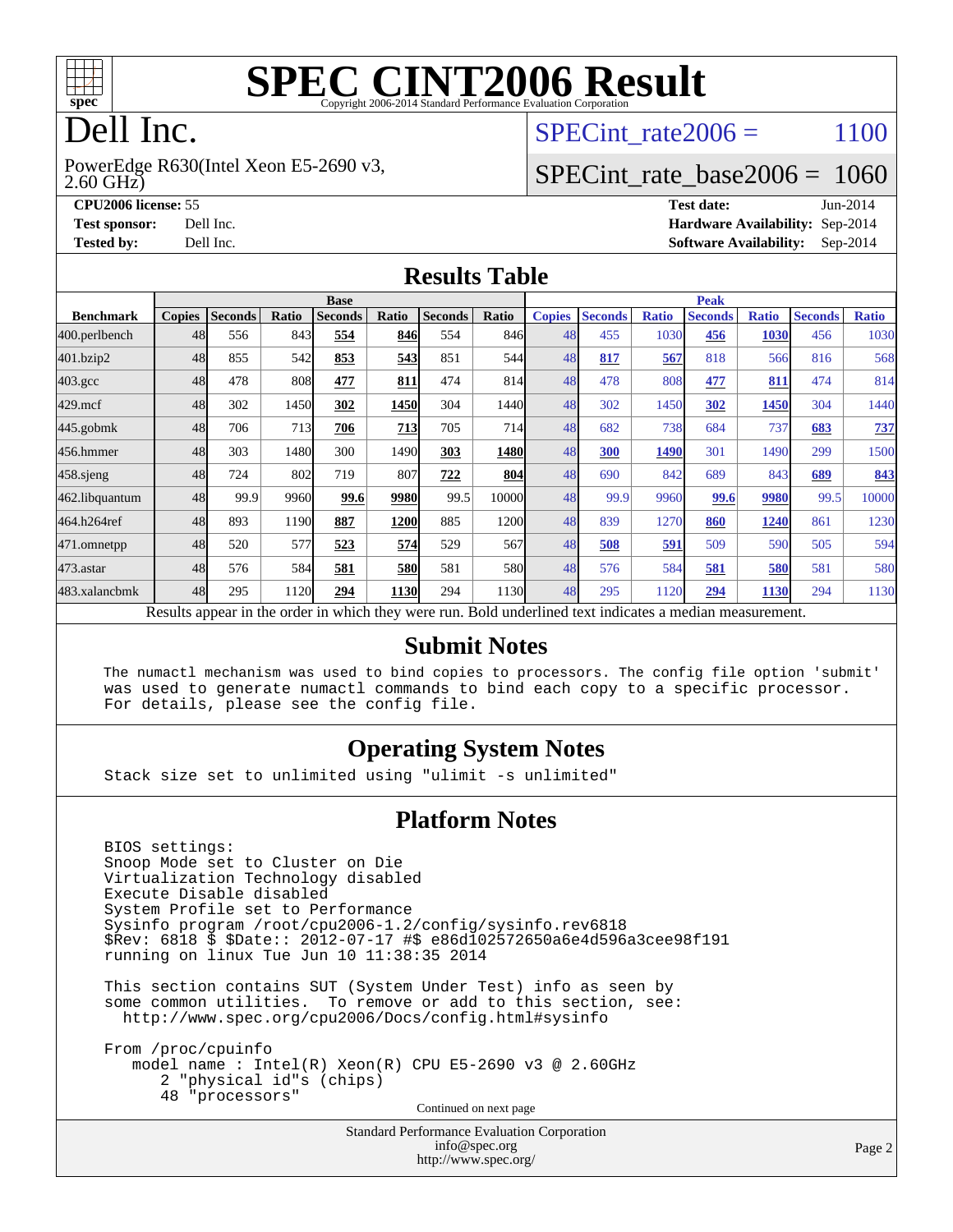

#### **[SPEC CINT2006 Result](http://www.spec.org/auto/cpu2006/Docs/result-fields.html#SPECCINT2006Result)** Copyright 2006-2014 Standard Performance Evaluation Corporation

### Dell Inc.

2.60 GHz) PowerEdge R630(Intel Xeon E5-2690 v3, SPECint rate  $2006 = 1100$ 

[SPECint\\_rate\\_base2006 =](http://www.spec.org/auto/cpu2006/Docs/result-fields.html#SPECintratebase2006) 1060

**[CPU2006 license:](http://www.spec.org/auto/cpu2006/Docs/result-fields.html#CPU2006license)** 55 **[Test date:](http://www.spec.org/auto/cpu2006/Docs/result-fields.html#Testdate)** Jun-2014 **[Test sponsor:](http://www.spec.org/auto/cpu2006/Docs/result-fields.html#Testsponsor)** Dell Inc. **[Hardware Availability:](http://www.spec.org/auto/cpu2006/Docs/result-fields.html#HardwareAvailability)** Sep-2014 **[Tested by:](http://www.spec.org/auto/cpu2006/Docs/result-fields.html#Testedby)** Dell Inc. **[Software Availability:](http://www.spec.org/auto/cpu2006/Docs/result-fields.html#SoftwareAvailability)** Sep-2014

#### **[Platform Notes \(Continued\)](http://www.spec.org/auto/cpu2006/Docs/result-fields.html#PlatformNotes)**

 cores, siblings (Caution: counting these is hw and system dependent. The following excerpts from /proc/cpuinfo might not be reliable. Use with caution.) cpu cores : 12 siblings : 24 physical 0: cores 0 1 2 3 4 5 8 9 10 11 12 13 physical 1: cores 0 1 2 3 4 5 8 9 10 11 12 13 cache size : 15360 KB From /proc/meminfo<br>MemTotal: 264571712 kB HugePages\_Total: 0 Hugepagesize: 2048 kB /usr/bin/lsb\_release -d SUSE Linux Enterprise Server 11 (x86\_64) From /etc/\*release\* /etc/\*version\* SuSE-release: SUSE Linux Enterprise Server 11 (x86\_64) VERSION = 11 PATCHLEVEL = 3 uname -a: Linux linux 3.0.76-0.11-default #1 SMP Fri Jun 14 08:21:43 UTC 2013 (ccab990) x86\_64 x86\_64 x86\_64 GNU/Linux run-level 3 Jun 10 10:51 last=S SPEC is set to: /root/cpu2006-1.2 Filesystem Type Size Used Avail Use% Mounted on /dev/sda2 ext2 726G 9.9G 716G 2% / Additional information from dmidecode: BIOS Dell Inc. 0.3.22 05/29/2014 Memory: 16x 00AD063200AD HMA42GR7MFR4N-TFT1 16 GB 2133 MHz 8x Not Specified Not Specified (End of data from sysinfo program)

#### **[General Notes](http://www.spec.org/auto/cpu2006/Docs/result-fields.html#GeneralNotes)**

Environment variables set by runspec before the start of the run: LD\_LIBRARY\_PATH = "/root/cpu2006-1.2/libs/32:/root/cpu2006-1.2/libs/64:/root/cpu2006-1.2/sh" Binaries compiled on a system with 1x Core i7-860 CPU + 8GB memory using RedHat EL 6.4 Transparent Huge Pages enabled with: echo always > /sys/kernel/mm/transparent\_hugepage/enabled Filesystem page cache cleared with: Continued on next page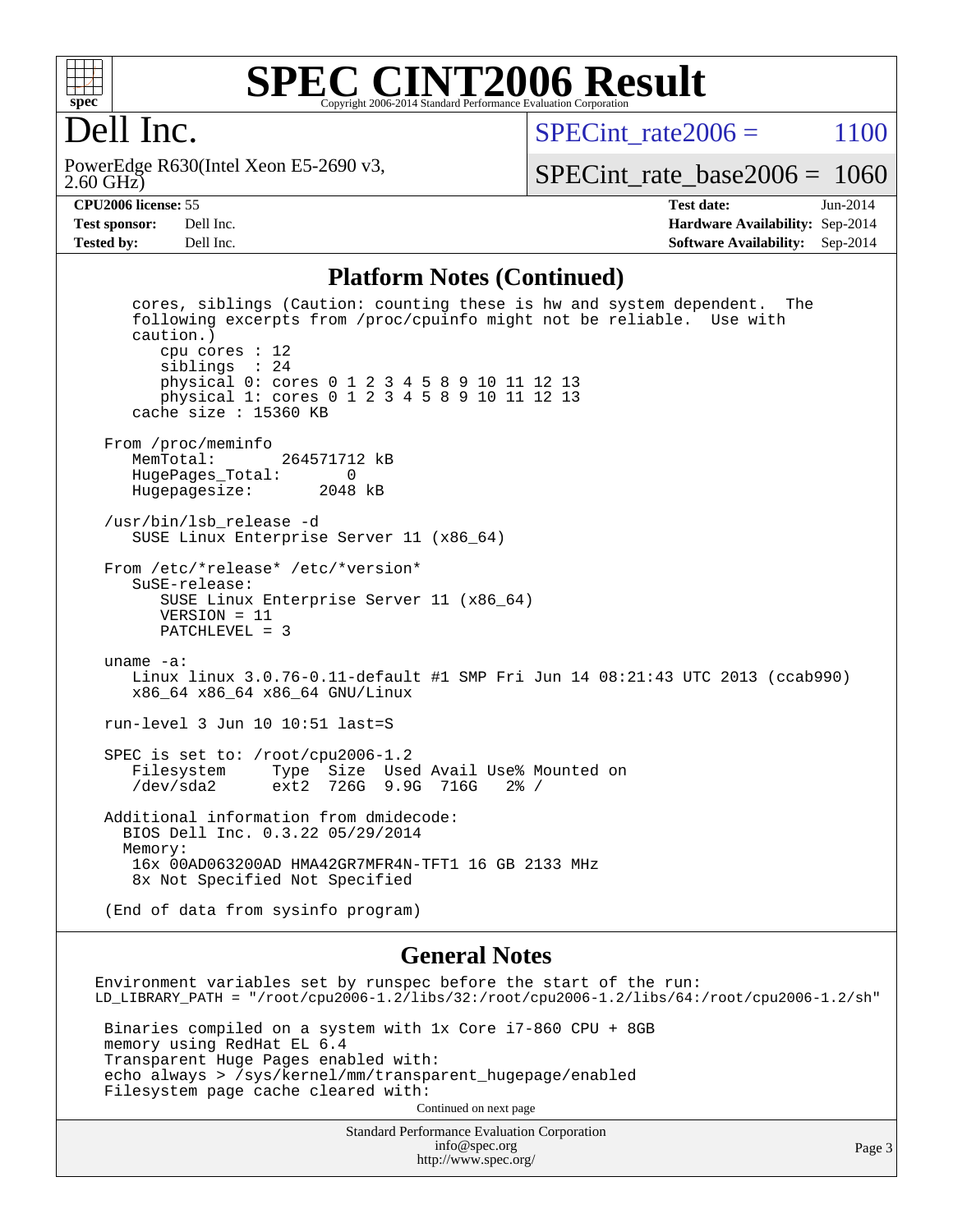

# Dell Inc.

2.60 GHz) PowerEdge R630(Intel Xeon E5-2690 v3,

SPECint rate  $2006 = 1100$ 

[SPECint\\_rate\\_base2006 =](http://www.spec.org/auto/cpu2006/Docs/result-fields.html#SPECintratebase2006) 1060

**[CPU2006 license:](http://www.spec.org/auto/cpu2006/Docs/result-fields.html#CPU2006license)** 55 **[Test date:](http://www.spec.org/auto/cpu2006/Docs/result-fields.html#Testdate)** Jun-2014 **[Test sponsor:](http://www.spec.org/auto/cpu2006/Docs/result-fields.html#Testsponsor)** Dell Inc. **[Hardware Availability:](http://www.spec.org/auto/cpu2006/Docs/result-fields.html#HardwareAvailability)** Sep-2014 **[Tested by:](http://www.spec.org/auto/cpu2006/Docs/result-fields.html#Testedby)** Dell Inc. **[Software Availability:](http://www.spec.org/auto/cpu2006/Docs/result-fields.html#SoftwareAvailability)** Sep-2014

#### **[General Notes \(Continued\)](http://www.spec.org/auto/cpu2006/Docs/result-fields.html#GeneralNotes)**

 echo 1> /proc/sys/vm/drop\_caches runspec command invoked through numactl i.e.: numactl --interleave=all runspec <etc>

#### **[Base Compiler Invocation](http://www.spec.org/auto/cpu2006/Docs/result-fields.html#BaseCompilerInvocation)**

[C benchmarks](http://www.spec.org/auto/cpu2006/Docs/result-fields.html#Cbenchmarks): [icc -m32](http://www.spec.org/cpu2006/results/res2014q3/cpu2006-20140909-31340.flags.html#user_CCbase_intel_icc_5ff4a39e364c98233615fdd38438c6f2)

[C++ benchmarks:](http://www.spec.org/auto/cpu2006/Docs/result-fields.html#CXXbenchmarks) [icpc -m32](http://www.spec.org/cpu2006/results/res2014q3/cpu2006-20140909-31340.flags.html#user_CXXbase_intel_icpc_4e5a5ef1a53fd332b3c49e69c3330699)

#### **[Base Portability Flags](http://www.spec.org/auto/cpu2006/Docs/result-fields.html#BasePortabilityFlags)**

 400.perlbench: [-DSPEC\\_CPU\\_LINUX\\_IA32](http://www.spec.org/cpu2006/results/res2014q3/cpu2006-20140909-31340.flags.html#b400.perlbench_baseCPORTABILITY_DSPEC_CPU_LINUX_IA32) 462.libquantum: [-DSPEC\\_CPU\\_LINUX](http://www.spec.org/cpu2006/results/res2014q3/cpu2006-20140909-31340.flags.html#b462.libquantum_baseCPORTABILITY_DSPEC_CPU_LINUX) 483.xalancbmk: [-DSPEC\\_CPU\\_LINUX](http://www.spec.org/cpu2006/results/res2014q3/cpu2006-20140909-31340.flags.html#b483.xalancbmk_baseCXXPORTABILITY_DSPEC_CPU_LINUX)

### **[Base Optimization Flags](http://www.spec.org/auto/cpu2006/Docs/result-fields.html#BaseOptimizationFlags)**

[C benchmarks](http://www.spec.org/auto/cpu2006/Docs/result-fields.html#Cbenchmarks):

[-xCORE-AVX2](http://www.spec.org/cpu2006/results/res2014q3/cpu2006-20140909-31340.flags.html#user_CCbase_f-xAVX2_5f5fc0cbe2c9f62c816d3e45806c70d7) [-ipo](http://www.spec.org/cpu2006/results/res2014q3/cpu2006-20140909-31340.flags.html#user_CCbase_f-ipo) [-O3](http://www.spec.org/cpu2006/results/res2014q3/cpu2006-20140909-31340.flags.html#user_CCbase_f-O3) [-no-prec-div](http://www.spec.org/cpu2006/results/res2014q3/cpu2006-20140909-31340.flags.html#user_CCbase_f-no-prec-div) [-opt-prefetch](http://www.spec.org/cpu2006/results/res2014q3/cpu2006-20140909-31340.flags.html#user_CCbase_f-opt-prefetch) [-opt-mem-layout-trans=3](http://www.spec.org/cpu2006/results/res2014q3/cpu2006-20140909-31340.flags.html#user_CCbase_f-opt-mem-layout-trans_a7b82ad4bd7abf52556d4961a2ae94d5)

[C++ benchmarks:](http://www.spec.org/auto/cpu2006/Docs/result-fields.html#CXXbenchmarks)

[-xCORE-AVX2](http://www.spec.org/cpu2006/results/res2014q3/cpu2006-20140909-31340.flags.html#user_CXXbase_f-xAVX2_5f5fc0cbe2c9f62c816d3e45806c70d7) [-ipo](http://www.spec.org/cpu2006/results/res2014q3/cpu2006-20140909-31340.flags.html#user_CXXbase_f-ipo) [-O3](http://www.spec.org/cpu2006/results/res2014q3/cpu2006-20140909-31340.flags.html#user_CXXbase_f-O3) [-no-prec-div](http://www.spec.org/cpu2006/results/res2014q3/cpu2006-20140909-31340.flags.html#user_CXXbase_f-no-prec-div) [-opt-prefetch](http://www.spec.org/cpu2006/results/res2014q3/cpu2006-20140909-31340.flags.html#user_CXXbase_f-opt-prefetch) [-opt-mem-layout-trans=3](http://www.spec.org/cpu2006/results/res2014q3/cpu2006-20140909-31340.flags.html#user_CXXbase_f-opt-mem-layout-trans_a7b82ad4bd7abf52556d4961a2ae94d5) [-Wl,-z,muldefs](http://www.spec.org/cpu2006/results/res2014q3/cpu2006-20140909-31340.flags.html#user_CXXbase_link_force_multiple1_74079c344b956b9658436fd1b6dd3a8a) [-L/sh -lsmartheap](http://www.spec.org/cpu2006/results/res2014q3/cpu2006-20140909-31340.flags.html#user_CXXbase_SmartHeap_32f6c82aa1ed9c52345d30cf6e4a0499)

### **[Base Other Flags](http://www.spec.org/auto/cpu2006/Docs/result-fields.html#BaseOtherFlags)**

[C benchmarks](http://www.spec.org/auto/cpu2006/Docs/result-fields.html#Cbenchmarks):

403.gcc: [-Dalloca=\\_alloca](http://www.spec.org/cpu2006/results/res2014q3/cpu2006-20140909-31340.flags.html#b403.gcc_baseEXTRA_CFLAGS_Dalloca_be3056838c12de2578596ca5467af7f3)

# **[Peak Compiler Invocation](http://www.spec.org/auto/cpu2006/Docs/result-fields.html#PeakCompilerInvocation)**

[C benchmarks \(except as noted below\)](http://www.spec.org/auto/cpu2006/Docs/result-fields.html#Cbenchmarksexceptasnotedbelow): [icc -m32](http://www.spec.org/cpu2006/results/res2014q3/cpu2006-20140909-31340.flags.html#user_CCpeak_intel_icc_5ff4a39e364c98233615fdd38438c6f2)

400.perlbench: [icc -m64](http://www.spec.org/cpu2006/results/res2014q3/cpu2006-20140909-31340.flags.html#user_peakCCLD400_perlbench_intel_icc_64bit_bda6cc9af1fdbb0edc3795bac97ada53)

Continued on next page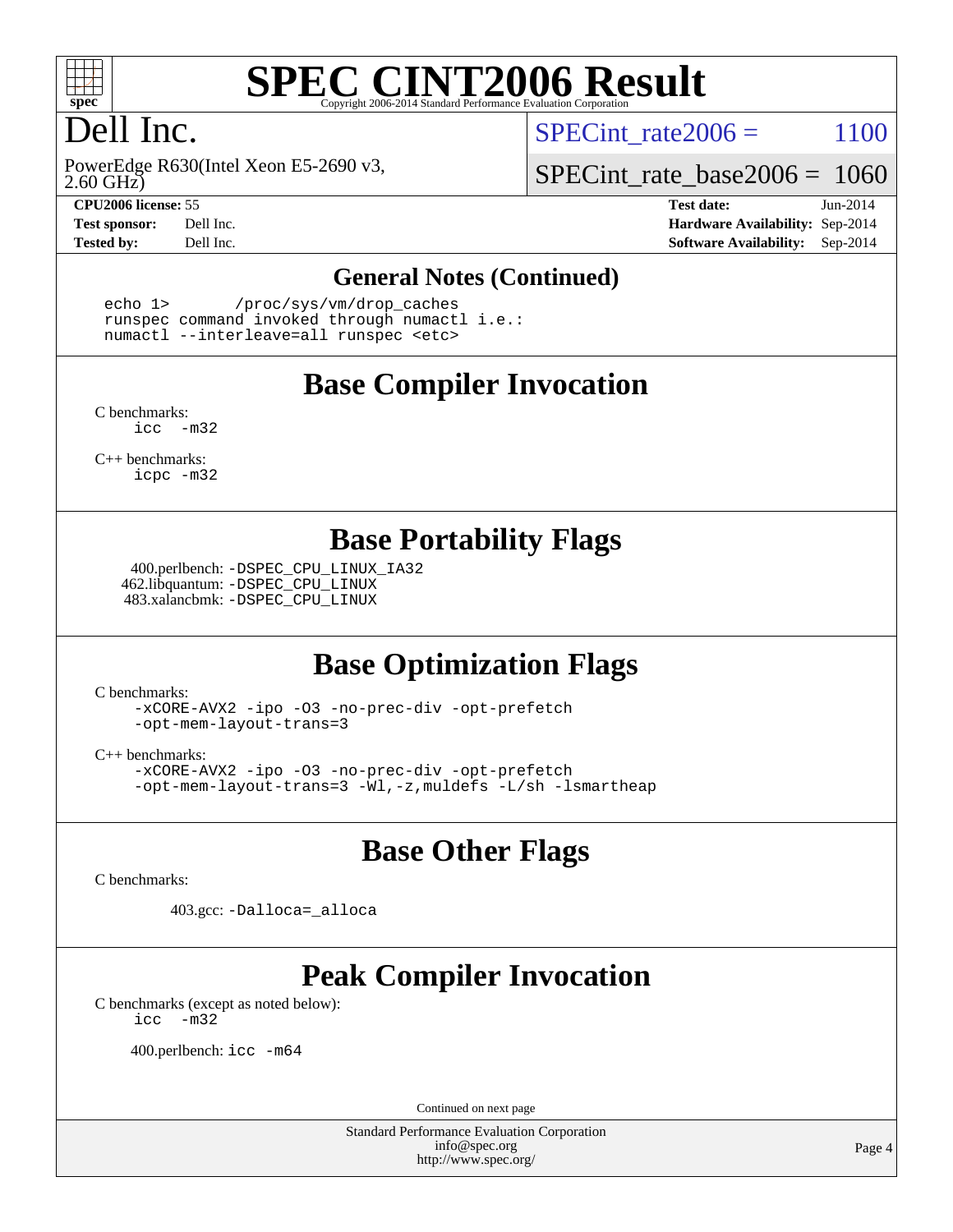

# Dell Inc.

2.60 GHz) PowerEdge R630(Intel Xeon E5-2690 v3, SPECint rate  $2006 = 1100$ 

[SPECint\\_rate\\_base2006 =](http://www.spec.org/auto/cpu2006/Docs/result-fields.html#SPECintratebase2006) 1060

**[CPU2006 license:](http://www.spec.org/auto/cpu2006/Docs/result-fields.html#CPU2006license)** 55 **[Test date:](http://www.spec.org/auto/cpu2006/Docs/result-fields.html#Testdate)** Jun-2014 **[Test sponsor:](http://www.spec.org/auto/cpu2006/Docs/result-fields.html#Testsponsor)** Dell Inc. **[Hardware Availability:](http://www.spec.org/auto/cpu2006/Docs/result-fields.html#HardwareAvailability)** Sep-2014 **[Tested by:](http://www.spec.org/auto/cpu2006/Docs/result-fields.html#Testedby)** Dell Inc. **[Software Availability:](http://www.spec.org/auto/cpu2006/Docs/result-fields.html#SoftwareAvailability)** Sep-2014

# **[Peak Compiler Invocation \(Continued\)](http://www.spec.org/auto/cpu2006/Docs/result-fields.html#PeakCompilerInvocation)**

401.bzip2: [icc -m64](http://www.spec.org/cpu2006/results/res2014q3/cpu2006-20140909-31340.flags.html#user_peakCCLD401_bzip2_intel_icc_64bit_bda6cc9af1fdbb0edc3795bac97ada53)

456.hmmer: [icc -m64](http://www.spec.org/cpu2006/results/res2014q3/cpu2006-20140909-31340.flags.html#user_peakCCLD456_hmmer_intel_icc_64bit_bda6cc9af1fdbb0edc3795bac97ada53)

 $458 \text{.}$ sjeng: icc  $-\text{m64}$ 

[C++ benchmarks:](http://www.spec.org/auto/cpu2006/Docs/result-fields.html#CXXbenchmarks)

[icpc -m32](http://www.spec.org/cpu2006/results/res2014q3/cpu2006-20140909-31340.flags.html#user_CXXpeak_intel_icpc_4e5a5ef1a53fd332b3c49e69c3330699)

#### **[Peak Portability Flags](http://www.spec.org/auto/cpu2006/Docs/result-fields.html#PeakPortabilityFlags)**

 400.perlbench: [-DSPEC\\_CPU\\_LP64](http://www.spec.org/cpu2006/results/res2014q3/cpu2006-20140909-31340.flags.html#b400.perlbench_peakCPORTABILITY_DSPEC_CPU_LP64) [-DSPEC\\_CPU\\_LINUX\\_X64](http://www.spec.org/cpu2006/results/res2014q3/cpu2006-20140909-31340.flags.html#b400.perlbench_peakCPORTABILITY_DSPEC_CPU_LINUX_X64) 401.bzip2: [-DSPEC\\_CPU\\_LP64](http://www.spec.org/cpu2006/results/res2014q3/cpu2006-20140909-31340.flags.html#suite_peakCPORTABILITY401_bzip2_DSPEC_CPU_LP64) 456.hmmer: [-DSPEC\\_CPU\\_LP64](http://www.spec.org/cpu2006/results/res2014q3/cpu2006-20140909-31340.flags.html#suite_peakCPORTABILITY456_hmmer_DSPEC_CPU_LP64) 458.sjeng: [-DSPEC\\_CPU\\_LP64](http://www.spec.org/cpu2006/results/res2014q3/cpu2006-20140909-31340.flags.html#suite_peakCPORTABILITY458_sjeng_DSPEC_CPU_LP64) 462.libquantum: [-DSPEC\\_CPU\\_LINUX](http://www.spec.org/cpu2006/results/res2014q3/cpu2006-20140909-31340.flags.html#b462.libquantum_peakCPORTABILITY_DSPEC_CPU_LINUX) 483.xalancbmk: [-DSPEC\\_CPU\\_LINUX](http://www.spec.org/cpu2006/results/res2014q3/cpu2006-20140909-31340.flags.html#b483.xalancbmk_peakCXXPORTABILITY_DSPEC_CPU_LINUX)

### **[Peak Optimization Flags](http://www.spec.org/auto/cpu2006/Docs/result-fields.html#PeakOptimizationFlags)**

[C benchmarks](http://www.spec.org/auto/cpu2006/Docs/result-fields.html#Cbenchmarks):

 400.perlbench: [-xCORE-AVX2](http://www.spec.org/cpu2006/results/res2014q3/cpu2006-20140909-31340.flags.html#user_peakPASS2_CFLAGSPASS2_LDCFLAGS400_perlbench_f-xAVX2_5f5fc0cbe2c9f62c816d3e45806c70d7)(pass 2) [-prof-gen](http://www.spec.org/cpu2006/results/res2014q3/cpu2006-20140909-31340.flags.html#user_peakPASS1_CFLAGSPASS1_LDCFLAGS400_perlbench_prof_gen_e43856698f6ca7b7e442dfd80e94a8fc)(pass 1) [-ipo](http://www.spec.org/cpu2006/results/res2014q3/cpu2006-20140909-31340.flags.html#user_peakPASS2_CFLAGSPASS2_LDCFLAGS400_perlbench_f-ipo)(pass 2) [-O3](http://www.spec.org/cpu2006/results/res2014q3/cpu2006-20140909-31340.flags.html#user_peakPASS2_CFLAGSPASS2_LDCFLAGS400_perlbench_f-O3)(pass 2) [-no-prec-div](http://www.spec.org/cpu2006/results/res2014q3/cpu2006-20140909-31340.flags.html#user_peakPASS2_CFLAGSPASS2_LDCFLAGS400_perlbench_f-no-prec-div)(pass 2) [-prof-use](http://www.spec.org/cpu2006/results/res2014q3/cpu2006-20140909-31340.flags.html#user_peakPASS2_CFLAGSPASS2_LDCFLAGS400_perlbench_prof_use_bccf7792157ff70d64e32fe3e1250b55)(pass 2) [-auto-ilp32](http://www.spec.org/cpu2006/results/res2014q3/cpu2006-20140909-31340.flags.html#user_peakCOPTIMIZE400_perlbench_f-auto-ilp32) 401.bzip2: [-xCORE-AVX2](http://www.spec.org/cpu2006/results/res2014q3/cpu2006-20140909-31340.flags.html#user_peakPASS2_CFLAGSPASS2_LDCFLAGS401_bzip2_f-xAVX2_5f5fc0cbe2c9f62c816d3e45806c70d7)(pass 2) [-prof-gen](http://www.spec.org/cpu2006/results/res2014q3/cpu2006-20140909-31340.flags.html#user_peakPASS1_CFLAGSPASS1_LDCFLAGS401_bzip2_prof_gen_e43856698f6ca7b7e442dfd80e94a8fc)(pass 1) [-ipo](http://www.spec.org/cpu2006/results/res2014q3/cpu2006-20140909-31340.flags.html#user_peakPASS2_CFLAGSPASS2_LDCFLAGS401_bzip2_f-ipo)(pass 2) [-O3](http://www.spec.org/cpu2006/results/res2014q3/cpu2006-20140909-31340.flags.html#user_peakPASS2_CFLAGSPASS2_LDCFLAGS401_bzip2_f-O3)(pass 2) [-no-prec-div](http://www.spec.org/cpu2006/results/res2014q3/cpu2006-20140909-31340.flags.html#user_peakPASS2_CFLAGSPASS2_LDCFLAGS401_bzip2_f-no-prec-div)(pass 2) [-prof-use](http://www.spec.org/cpu2006/results/res2014q3/cpu2006-20140909-31340.flags.html#user_peakPASS2_CFLAGSPASS2_LDCFLAGS401_bzip2_prof_use_bccf7792157ff70d64e32fe3e1250b55)(pass 2) [-opt-prefetch](http://www.spec.org/cpu2006/results/res2014q3/cpu2006-20140909-31340.flags.html#user_peakCOPTIMIZE401_bzip2_f-opt-prefetch) [-auto-ilp32](http://www.spec.org/cpu2006/results/res2014q3/cpu2006-20140909-31340.flags.html#user_peakCOPTIMIZE401_bzip2_f-auto-ilp32) [-ansi-alias](http://www.spec.org/cpu2006/results/res2014q3/cpu2006-20140909-31340.flags.html#user_peakCOPTIMIZE401_bzip2_f-ansi-alias)  $403.\text{gcc: basepeak}$  = yes  $429$ .mcf: basepeak = yes 445.gobmk: [-xCORE-AVX2](http://www.spec.org/cpu2006/results/res2014q3/cpu2006-20140909-31340.flags.html#user_peakPASS2_CFLAGSPASS2_LDCFLAGS445_gobmk_f-xAVX2_5f5fc0cbe2c9f62c816d3e45806c70d7)(pass 2) [-prof-gen](http://www.spec.org/cpu2006/results/res2014q3/cpu2006-20140909-31340.flags.html#user_peakPASS1_CFLAGSPASS1_LDCFLAGS445_gobmk_prof_gen_e43856698f6ca7b7e442dfd80e94a8fc)(pass 1) [-prof-use](http://www.spec.org/cpu2006/results/res2014q3/cpu2006-20140909-31340.flags.html#user_peakPASS2_CFLAGSPASS2_LDCFLAGS445_gobmk_prof_use_bccf7792157ff70d64e32fe3e1250b55)(pass 2) [-ansi-alias](http://www.spec.org/cpu2006/results/res2014q3/cpu2006-20140909-31340.flags.html#user_peakCOPTIMIZE445_gobmk_f-ansi-alias) [-opt-mem-layout-trans=3](http://www.spec.org/cpu2006/results/res2014q3/cpu2006-20140909-31340.flags.html#user_peakCOPTIMIZE445_gobmk_f-opt-mem-layout-trans_a7b82ad4bd7abf52556d4961a2ae94d5) 456.hmmer: [-xCORE-AVX2](http://www.spec.org/cpu2006/results/res2014q3/cpu2006-20140909-31340.flags.html#user_peakCOPTIMIZE456_hmmer_f-xAVX2_5f5fc0cbe2c9f62c816d3e45806c70d7) [-ipo](http://www.spec.org/cpu2006/results/res2014q3/cpu2006-20140909-31340.flags.html#user_peakCOPTIMIZE456_hmmer_f-ipo) [-O3](http://www.spec.org/cpu2006/results/res2014q3/cpu2006-20140909-31340.flags.html#user_peakCOPTIMIZE456_hmmer_f-O3) [-no-prec-div](http://www.spec.org/cpu2006/results/res2014q3/cpu2006-20140909-31340.flags.html#user_peakCOPTIMIZE456_hmmer_f-no-prec-div) [-unroll2](http://www.spec.org/cpu2006/results/res2014q3/cpu2006-20140909-31340.flags.html#user_peakCOPTIMIZE456_hmmer_f-unroll_784dae83bebfb236979b41d2422d7ec2) [-auto-ilp32](http://www.spec.org/cpu2006/results/res2014q3/cpu2006-20140909-31340.flags.html#user_peakCOPTIMIZE456_hmmer_f-auto-ilp32) 458.sjeng: [-xCORE-AVX2](http://www.spec.org/cpu2006/results/res2014q3/cpu2006-20140909-31340.flags.html#user_peakPASS2_CFLAGSPASS2_LDCFLAGS458_sjeng_f-xAVX2_5f5fc0cbe2c9f62c816d3e45806c70d7)(pass 2) [-prof-gen](http://www.spec.org/cpu2006/results/res2014q3/cpu2006-20140909-31340.flags.html#user_peakPASS1_CFLAGSPASS1_LDCFLAGS458_sjeng_prof_gen_e43856698f6ca7b7e442dfd80e94a8fc)(pass 1) [-ipo](http://www.spec.org/cpu2006/results/res2014q3/cpu2006-20140909-31340.flags.html#user_peakPASS2_CFLAGSPASS2_LDCFLAGS458_sjeng_f-ipo)(pass 2) [-O3](http://www.spec.org/cpu2006/results/res2014q3/cpu2006-20140909-31340.flags.html#user_peakPASS2_CFLAGSPASS2_LDCFLAGS458_sjeng_f-O3)(pass 2) [-no-prec-div](http://www.spec.org/cpu2006/results/res2014q3/cpu2006-20140909-31340.flags.html#user_peakPASS2_CFLAGSPASS2_LDCFLAGS458_sjeng_f-no-prec-div)(pass 2) [-prof-use](http://www.spec.org/cpu2006/results/res2014q3/cpu2006-20140909-31340.flags.html#user_peakPASS2_CFLAGSPASS2_LDCFLAGS458_sjeng_prof_use_bccf7792157ff70d64e32fe3e1250b55)(pass 2) [-unroll4](http://www.spec.org/cpu2006/results/res2014q3/cpu2006-20140909-31340.flags.html#user_peakCOPTIMIZE458_sjeng_f-unroll_4e5e4ed65b7fd20bdcd365bec371b81f) [-auto-ilp32](http://www.spec.org/cpu2006/results/res2014q3/cpu2006-20140909-31340.flags.html#user_peakCOPTIMIZE458_sjeng_f-auto-ilp32) 462.libquantum: basepeak = yes

Continued on next page